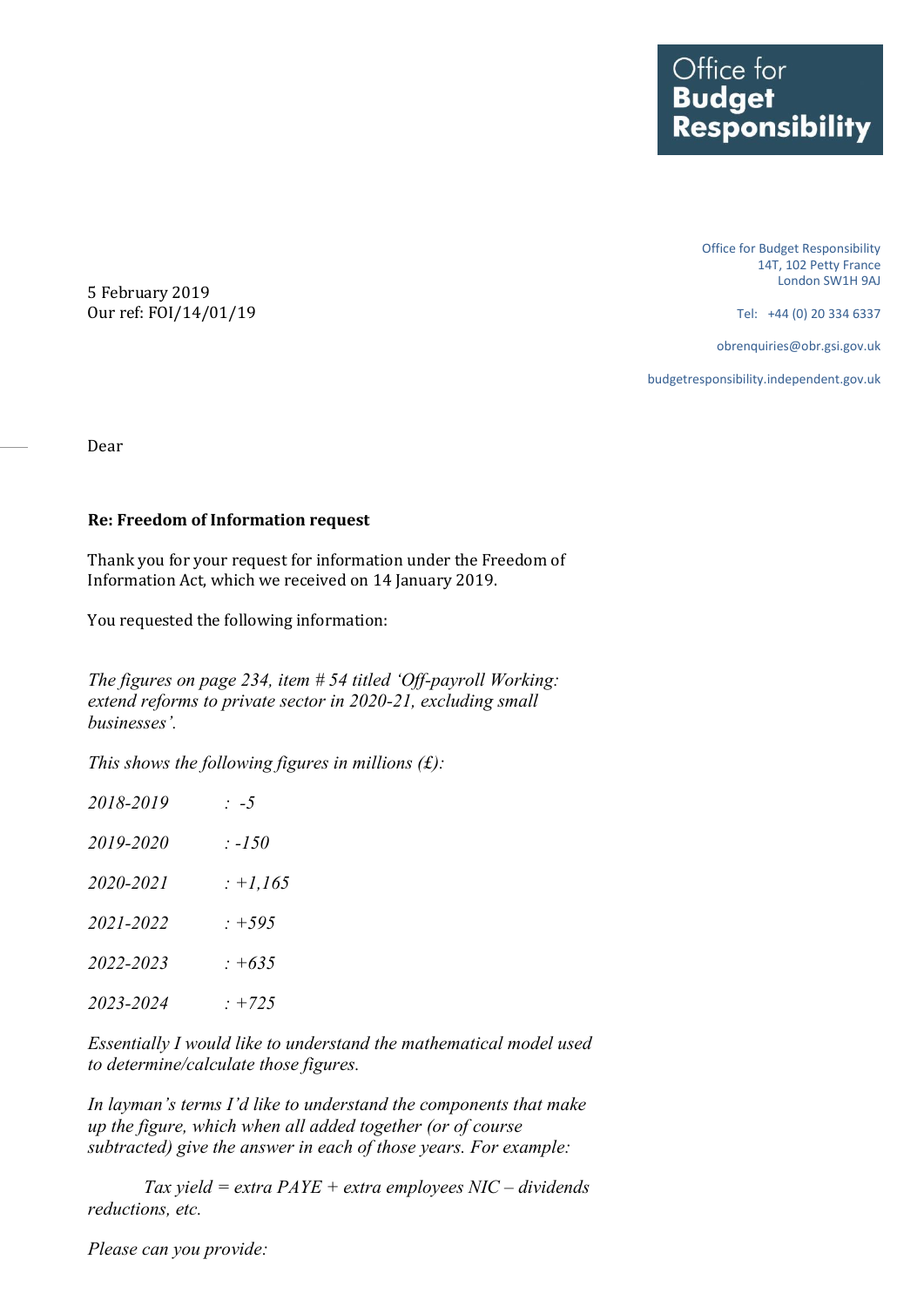- *1. A copy of the mathematical equation used in each of the years to estimate the figure.*
- *2. If there is no mathematical equation, then please explain how the figures are calculated.*
- *3. For either #1 or #2, please explain the sub components of the calculation (which would like the example I've provided). This is a list of the areas where tax will increase together with areas where the tax will fall.*
- *4. A list of all variables for the equations and what they mean.*
- *5. A list of the values that have been used in place of the variables in order to calculate the values for each year.*
- *6. A list of the "proxy variables" required for the equations.*
- *7. A list of the values of any proxy variables that have been provided to the OBR by HMRC or the Treasury, or another source.*
- *8. For the proxy variables, if you have assigned them uncertainty types (High, Medium, Low, etc.) then please indicate for each of those what that uncertainty value is.*

With regards to item 3 I can confirm the specific tax breakdowns are already available in our policy costings database (from row 1597) and in our supplementary receipts tables to our October 2019 *Economic and Fiscal Outlook* (Table 2.50 'Breakdown of Budget 2018 policy decisions' #54)

<https://obr.uk/download/policy-measures-database/>

[https://obr.uk/download/october-2018-economic-and-fiscal-outlook](https://obr.uk/download/october-2018-economic-and-fiscal-outlook-supplementary-fiscal-tables-receipts-and-other/)[supplementary-fiscal-tables-receipts-and-other/](https://obr.uk/download/october-2018-economic-and-fiscal-outlook-supplementary-fiscal-tables-receipts-and-other/) 

Before addressing the rest of your request it might be useful to set out that the OBR role in the process is not to *produce* policy costings. Our role is to certify (or not) that each costing is a reasonable and central estimate and then appropriately incorporate these estimate into our forecasts, noting the uncertainty. To undertake this task we do not routinely build or operate actual policy costing models, and in many cases this would be inappropriate as models can contain confidential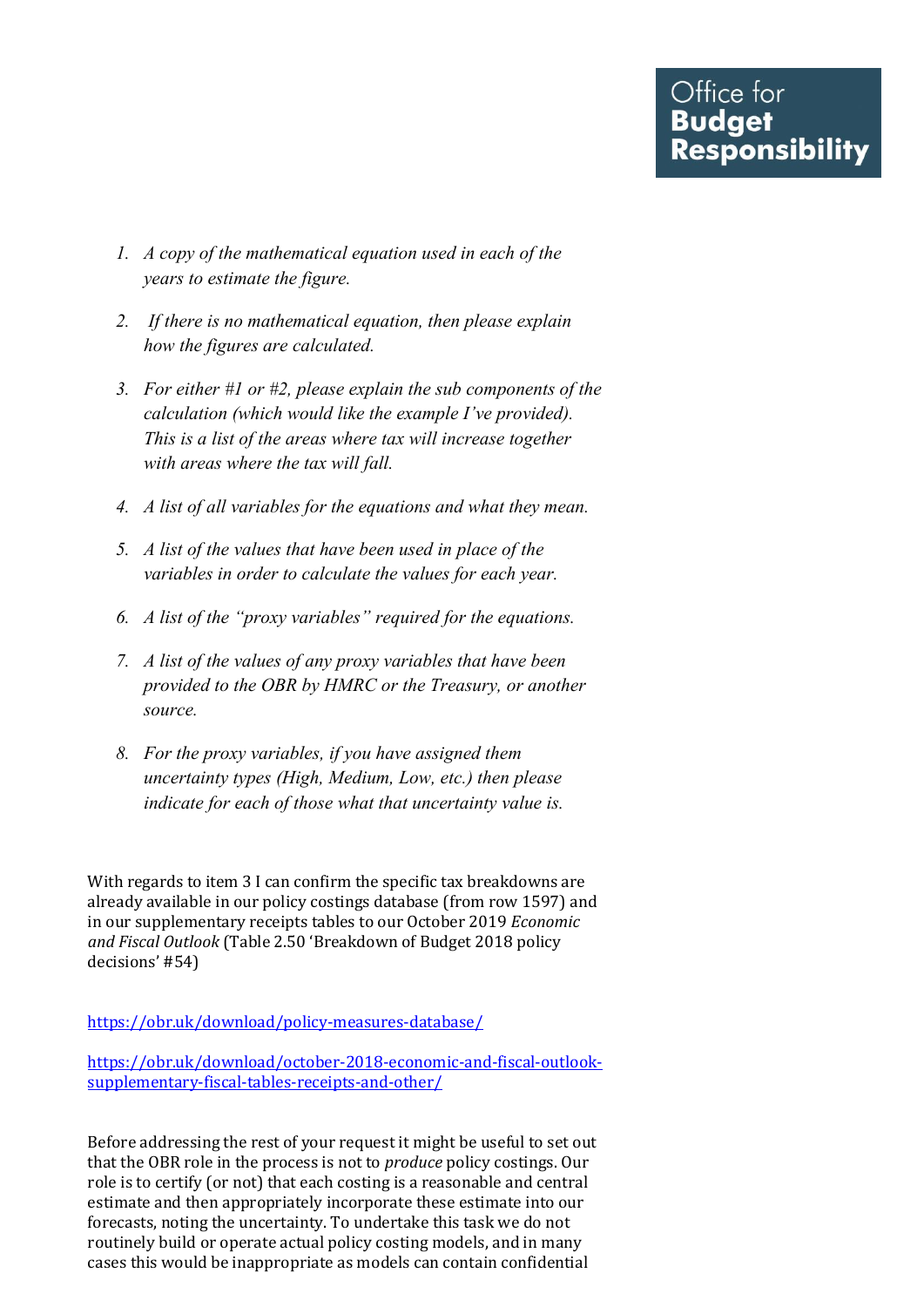individual level taxpayer data. Instead we receive a policy costing note from the relevant department, in this case HMRC, that summarises and explains the methodology used. Whilst it was written a few years ago you might find our *Briefing paper no 6: Policy costings and our forecast*  helpful in providing further detail of our role in the process. [https://obr.uk/download/briefing-paper-no-6-policy-costings-and](https://obr.uk/download/briefing-paper-no-6-policy-costings-and-our-forecast/)[our-forecast/](https://obr.uk/download/briefing-paper-no-6-policy-costings-and-our-forecast/) 

I can confirm we hold information that falls within the scope of the request. Some of the information in parts 1-2, and 4-7 of your request would be contained in the relevant policy costing note and associated communications. However, we consider all information within the policy costing note and associated communications to be exempt from release under Section 36 of the Freedom of Information Act. This provides an exemption for information where, in the reasonable opinion of a qualified person (in this case Robert Chote, Chairman of the OBR), release would be likely to inhibit the free and frank provision of advice, or exchange of views for the purposes of deliberation.

 Our judgement is that the public interest in maintaining the exemption outweighs the public interest in disclosing the information. While there would be public interest in the deliberations and process of how we came to the final certified costings, it is our judgement that the release could harm future OBR policy costing processes. The OBR relies on the expertise of officials in government departments to provide information on policy costings. It is this flow of information that is crucial for the process and the publication via FOI requests could make departments less forthcoming in the future. We consider the need to protect this process of free and frank exchange to outweigh the public interest in disclosing the requested information.

Whilst we are unable to release the policy costing note, or extracts from the note, I am able to advise you that the analysis for the policy costing was undertaken by HMRC and HM Treasury. If you contact HM Treasury directly they may be in a position to provide more details of the modelling approach.

Regarding request 8, when we note uncertainty, we do not place explicit uncertainty rankings for individual variables. Instead we use three broad criteria *data, behavior and modelling*. For the measure '*Offpayroll Working: extend reforms to private sector in 2020-21, excluding small businesses'* we gave a 'very high' uncertainty rating overall, with data, behaviour and modelling all deemed to be sources of 'high' or 'very high' uncertainty.